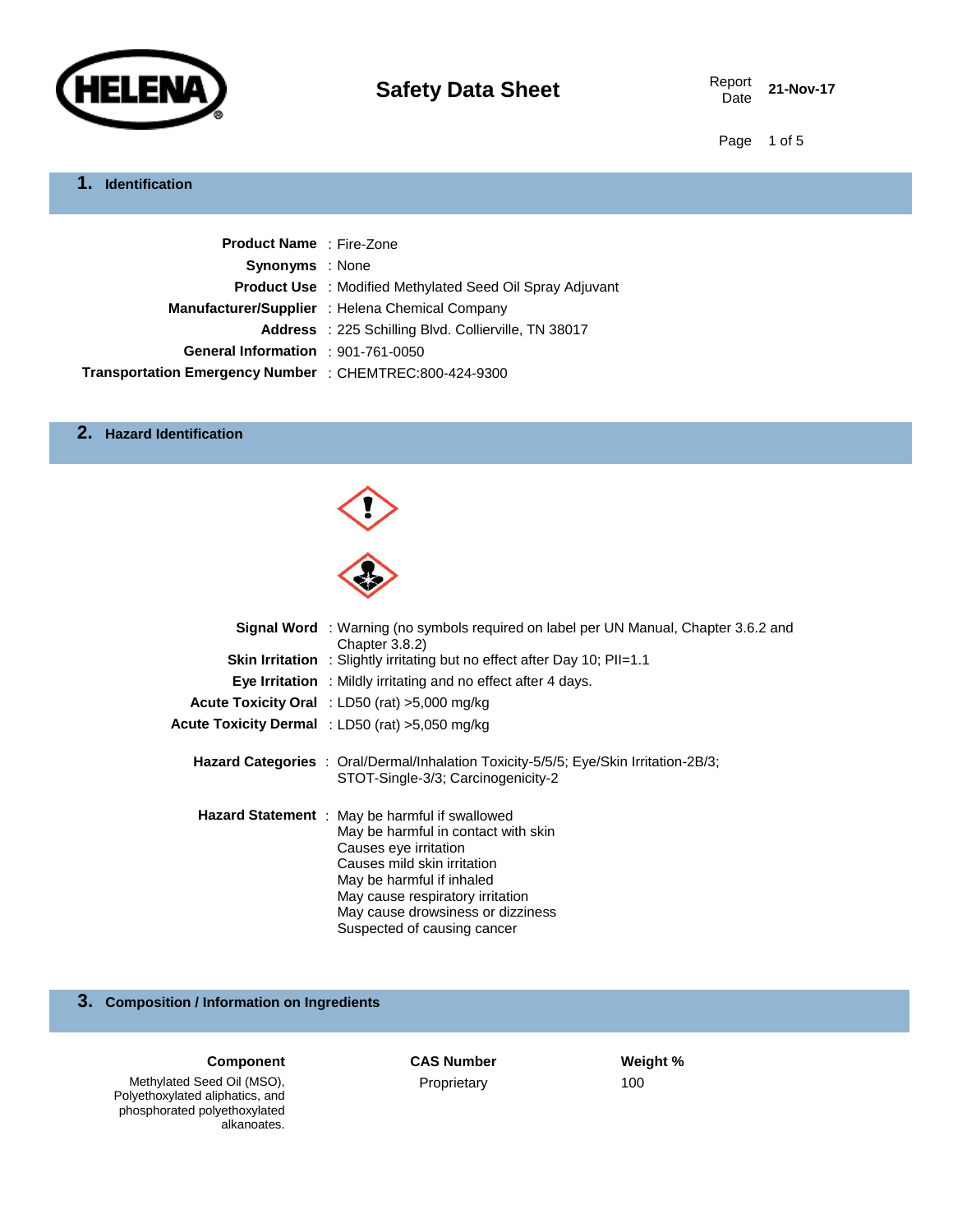

Date **21-Nov-17**

Page 2 of 5

# **4. First Aid Measures**

|                                                                                            | Eye : Hold eyes open and rinse slowly and gently with water for 15 to 20 minutes.<br>Remove contact lenses, if present, after first 5 minutes then continue rinsing the<br>eyes. Call a poison control center or doctor for treatment advice.                       |
|--------------------------------------------------------------------------------------------|---------------------------------------------------------------------------------------------------------------------------------------------------------------------------------------------------------------------------------------------------------------------|
|                                                                                            | <b>Skin</b> : Remove contaminated clothing. Rinse skin immediately with plenty of water,<br>continuing for 15 to 20 minutes. Call a poison control center or physician for<br>treatment advice.                                                                     |
|                                                                                            | <b>Inhalation</b> : Move to fresh air. If person is not breathing, call 911 or an ambulance, then give<br>artificial respiration, preferably mouth-to-mouth, if possible. Call a poison control<br>center or doctor for further treatment advice.                   |
| Ingestion                                                                                  | : Immediately call a poison control center or doctor for treatment advice. Do not<br>induce vomiting unless told to do so by a poison control center or doctor. Do not<br>give any liquid to the person. Do not give anything by mouth to an unconscious<br>person. |
| Indication of Immediate Medical<br><b>Attention and Special Treatment</b><br><b>Needed</b> | : Treat symptomatically. Presents an aspiration hazard.                                                                                                                                                                                                             |

|  | 5. Fire Fighting Measures |  |  |  |
|--|---------------------------|--|--|--|
|--|---------------------------|--|--|--|

|                 | <b>Extinguishing Media</b> : Use water fog, foam, dry chemical or carbon dioxide extinguishing agents.                                                                                                                                         |
|-----------------|------------------------------------------------------------------------------------------------------------------------------------------------------------------------------------------------------------------------------------------------|
| <b>Chemical</b> | Specific Hazards Arising from the : Emits oxides of carbon, smoke and fumes under fire conditions.                                                                                                                                             |
|                 | Special Fire Fight Proc : Do not use straight streams of water to fight fire involving this product. Wear<br>self-contained breathing apparatus and full protective clothing. Use water spray<br>to cool fire-exposed containers and surfaces. |

#### **6. Accidental Release Measures**

| <b>Personal Precautions</b>                                        | : Keep unprotected and unnecessary personnel out of spill area.                                                                                                                                                                         |
|--------------------------------------------------------------------|-----------------------------------------------------------------------------------------------------------------------------------------------------------------------------------------------------------------------------------------|
| <b>Protective Equipment</b>                                        | : Splashproof goggles, chemical-resistant gloves, oil-resistant footwear. Eyewash<br>and safety shower should be available in work area. Use NIOSH-approved<br>air-purifying respirator when exposed to excessive vapors or spray mist. |
|                                                                    | <b>Emergency Procedures</b> : Spills may be subject to oil spill reporting requirements - consult local regulations.                                                                                                                    |
| <b>Methods and Materials for</b><br><b>Containment and Cleanup</b> | : Absorb small spills with earth, sand or non-combustible material. Collect and<br>transfer to suitable containers for proper disposal. Recover standing liquid by<br>pumping and reuse as intended.                                    |

# **7. Handling and Storage**

| <b>Precautions for Safe Handling</b> : Keep out of reach of children. Do not contaminate food or feed by storage, |
|-------------------------------------------------------------------------------------------------------------------|
| handling or disposal. Do not allow water to be introduced inot the contents of the                                |
| container. Do not contaminate water sources by runoff from cleaning of                                            |
| equipment, disposal of equipment wash waters or spray waste.                                                      |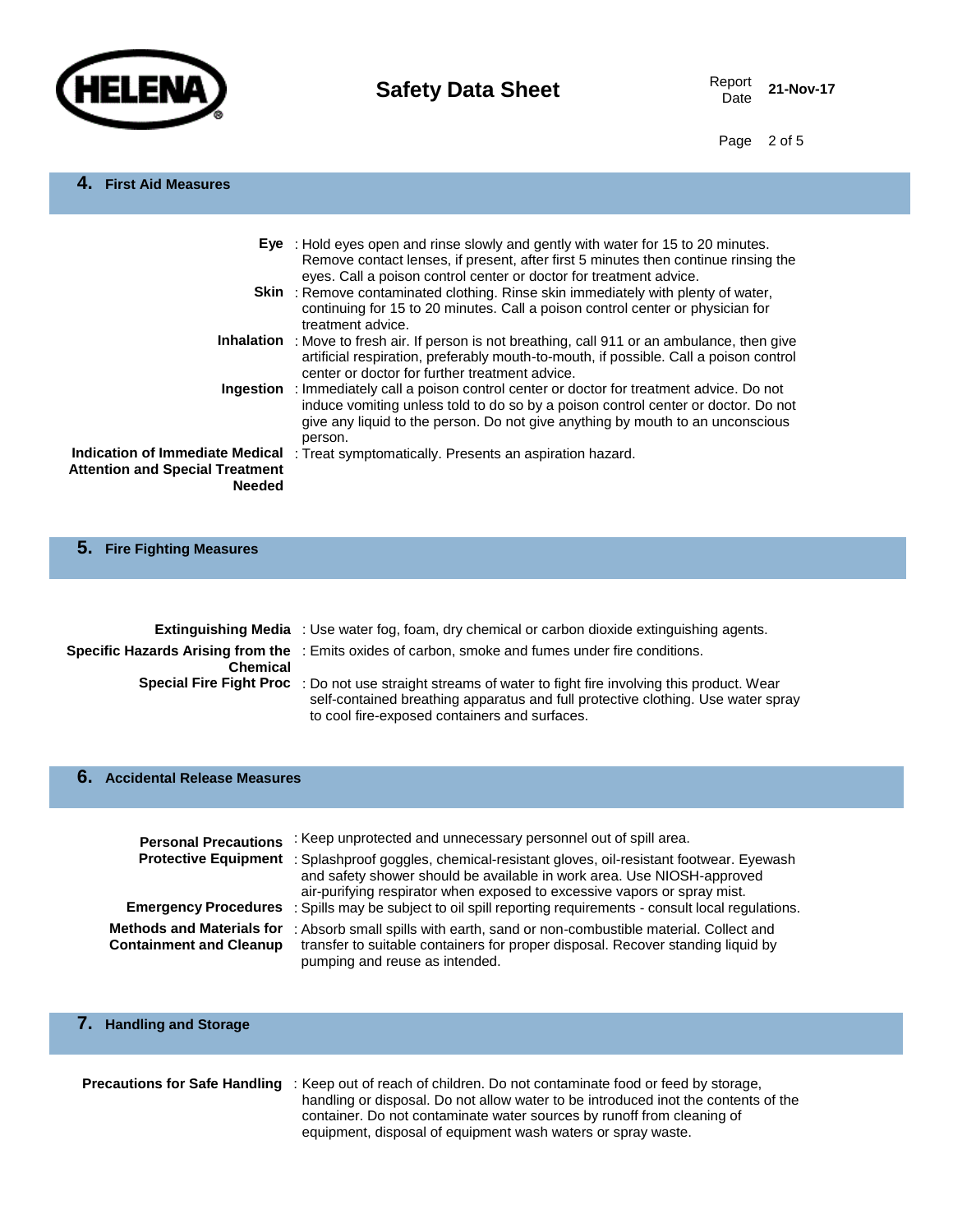

# **Safety Data Sheet** Report Report

Date **21-Nov-17**

Page 3 of 5

| <b>Conditions for Safe Storage</b> : Store in original container only. Keep container tightly closed. May freeze at |
|---------------------------------------------------------------------------------------------------------------------|
| temperatures below 50 Degrees F. Do not store near heat or open flame. Do not                                       |
| store with oxidizing agents or ammonium nitrate.                                                                    |

### **8. Exposure Controls / Personal Protection**

| <b>TLV/PEL</b> : No TLV or PEL established.                                                                                                                                                                                                                                  |
|------------------------------------------------------------------------------------------------------------------------------------------------------------------------------------------------------------------------------------------------------------------------------|
| Appropriate Engineering Controls: General and/or local exhaust should be sufficient.                                                                                                                                                                                         |
| <b>Personal Protective Equipment</b> : Splashproof goggles, chemical-resistant gloves, oil-resistant footwear. Eyewash<br>and safety shower should be available in work area. Use NIOSH-approved<br>air-purifying respirator when exposed to excessive vapors or spray mist. |

### **9. Physical and Chemical Properties**

|                                                                                    | <b>Odor/Appearance</b> : Clear yellow to golden liquid; aromatic odor. |
|------------------------------------------------------------------------------------|------------------------------------------------------------------------|
|                                                                                    | <b>Flash Point, oF</b> : $>203$ Degrees F.                             |
|                                                                                    | Boiling Point, oF : >400 Degrees F.                                    |
| <b>Melting Point (Freezing point), <math>{}_{0}C</math></b> : No information found |                                                                        |
| <b>Vapor Pressure, mm Hg <math>@</math> 20 oC</b> : No information found           |                                                                        |
|                                                                                    | <b>Vapor Density</b> : No information found                            |
| <b>Solubility in Water</b> : Emulsifies                                            |                                                                        |
|                                                                                    | Molecular Formula : Not applicable, formulated mixture.                |
| <b>Density, g/mL @ 25 oC</b> : $0.951 - 0.971$                                     |                                                                        |
| <b>Evaporation Rate(Butyl Acetate =</b> $\therefore$ No information found<br>1)    |                                                                        |
| <b>Octanol/Water Partition</b> : No information found<br><b>Coefficient</b>        |                                                                        |
|                                                                                    | <b>pH</b> : 3.2 to 6.5 (1%)                                            |
| <b>Flammable Limits (approximate</b> : No information found<br>volume % in air)    |                                                                        |
| Auto-ignition Temperature : >800 Degrees F.                                        |                                                                        |
| <b>Decomposition temperature</b> : No information found                            |                                                                        |

### **10.Stability and Reactivity**

|                                                  | <b>Reactivity</b> : No information found                                                                                                |
|--------------------------------------------------|-----------------------------------------------------------------------------------------------------------------------------------------|
| <b>Chemical Stability : Stable</b>               |                                                                                                                                         |
| <b>Hazardous Polymerization</b> : Will not occur | <b>Hazardous Decomposition</b> : May emit oxides of carbon and incomplete combustion products under fire<br><b>Products</b> conditions. |
|                                                  | <b>Conditions to Avoid</b> : Avoid open flames and high energy ignition sources.                                                        |
|                                                  | Incompatible Materials : Avoid contact with nitric acid, sulfuric acid and strong oxidizers.                                            |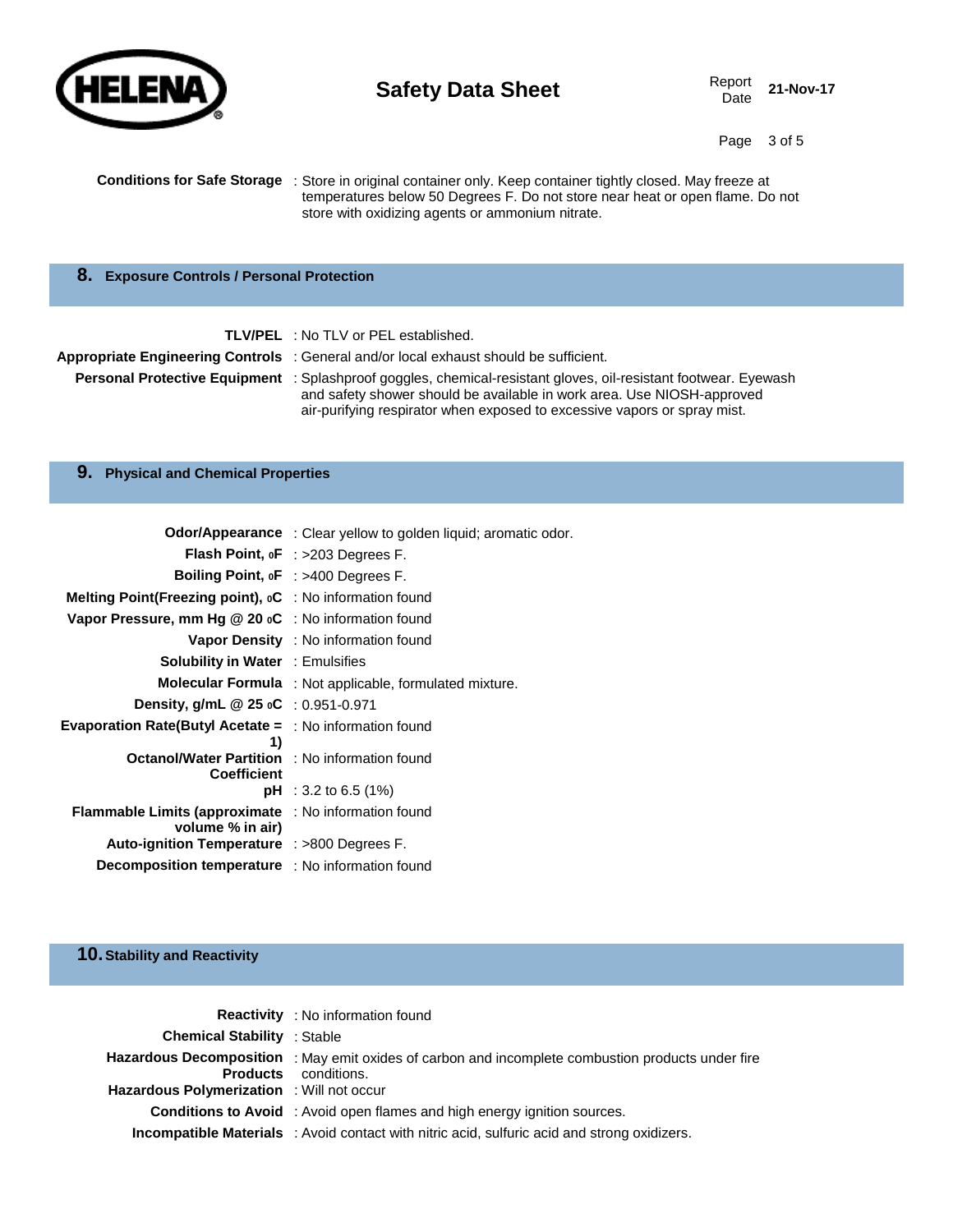

Page 4 of 5

## **11.Toxicological Information**

| <b>Acute Toxicity (Oral LD50)</b> : $>5,000$ mg/Kg (rat). May be harmful if swallowed.                                                                                                                           |
|------------------------------------------------------------------------------------------------------------------------------------------------------------------------------------------------------------------|
| <b>Acute Toxicity (Dermal LD50)</b> : $>5,050$ mg/Kg (rat). May be harmful in contact with skin.                                                                                                                 |
| <b>Acute Toxicity Inhalation LC50</b> : $>2.17$ mg/L (vapor limit). May be harmful if inhaled.                                                                                                                   |
| <b>Likely Routes of Exposure</b> : Skin and eye contact, inhalation                                                                                                                                              |
| <b>Skin Irritation</b> : Causes mild skin irritation. Slightly irritating but no effect after day 10; PII=1.1.                                                                                                   |
| <b>Eye Irritation</b> : Causes eye irritation. Mildly irritating and no effect after 4 days.                                                                                                                     |
| <b>Skin Sensitization</b> : Not a skin sensitizer.                                                                                                                                                               |
| <b>Carcinogenic</b> : Petroleum distillates consist of solvent naphtha. Naphthalene is suspected<br>human carcinogen.                                                                                            |
| <b>Chronic Effects</b> : CA Prop 65 Warning: This product contains chemicals known to the State of<br>California to cause cancer and birth defects or other reproductive harm.<br>(Naphthalene, CAS No. 91-20-3) |
| <b>Other Hazards</b> : Specific Target Organ Toxicity (STOT)-Single Exposure: May cause respiratory<br>irritation. May cause drowsiness or dizziness.                                                            |

### **12.Ecological Information**

|                                                             | <b>Ecotoxicity</b> : No information found      |
|-------------------------------------------------------------|------------------------------------------------|
| <b>Persistence and Degradability</b> : No information found |                                                |
| Bioaccumulative Potential : No information found            |                                                |
|                                                             | <b>Mobility in Soil</b> : No information found |
| <b>Other Adverse Effects</b> : No information found         |                                                |

### **13.Disposal Considerations**

**Waste Disposal Method** : This material must be disposed of according to Federal, State or Local procedures under the Resource Conservation and Recovery Act.

### **14.Transport Information**

|                                                 | <b>UN Proper Shipping Name</b> : Not regulated by DOT in non-bulk packages. Regulated in bulk or if shipped by<br>IATA (air) or IMDG (vessel) in any size package as Environmentally Hazardous<br>Substance, Liquid, n.o.s. (methyl-naphthalenes). |
|-------------------------------------------------|----------------------------------------------------------------------------------------------------------------------------------------------------------------------------------------------------------------------------------------------------|
|                                                 | <b>Transport Hazard Class</b> : Class 9 (bulk/IATA/IMDG)                                                                                                                                                                                           |
| UN Identification Number : 3082(bulk/IATA/IMDG) |                                                                                                                                                                                                                                                    |
|                                                 | <b>Packaging Group</b> : PG III (bulk/IATA/IMDG)                                                                                                                                                                                                   |
|                                                 | <b>Environmental Hazards</b> : Marine Pollutant - methyl-naphthalenes                                                                                                                                                                              |
|                                                 | Transport in Bulk : Marine Pollutant - methyl-naphthalenes                                                                                                                                                                                         |